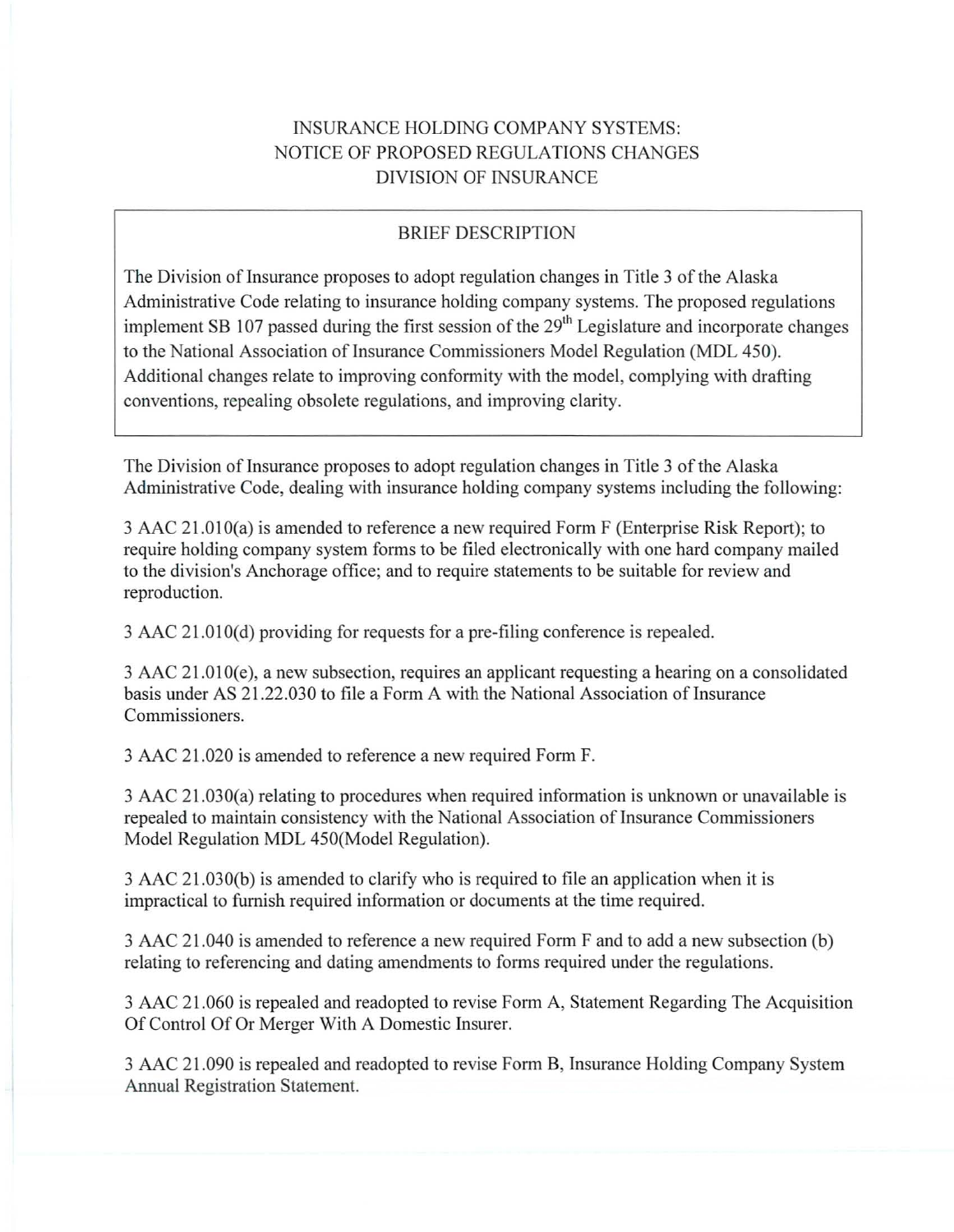3 AAC 21.095 relating to annual registration of insurers is repealed.

3 AAC 21.100 relating to amendments to Form Bis repealed and readopted to maintain consistency with the Model Regulation.

3 AAC 21.120 relating to exemptions for foreign and alien insurers is repealed.

3 AAC 21.140 is amended to make drafting convention changes and to increase the time a registered insurer needs to report to the director all dividends and distributions to shareholders from two days to 15 days.

3 AAC 21.170 relating to subsidiaries of domestic insurers is repealed.

3 AAC 21.180 is repealed and readopted to revise Form C, Summary Of Changes To Registration Statement.

3 AAC 2 1.185 is repealed and readopted to revise Form D, Prior Notice Of A Transaction, and to add a new subsection (b) to specify the information required in agreements for cost sharing services and management services.

3 AAC 2 1.186 is repealed and readopted to revise Form E, Pre-Acquisition Notification Form Regarding The Potential Competitive Impact Of A Proposed Merger Or Acquisition By A Non-Domiciliary Insurer Doing Business In This State Or By A Domestic Insurer.

3 AAC 2 1 is amended to add a new section, 3 AAC 21.188, to provide that an ultimate controlling person of an insurer required to file an Enterprise Risk Report under AS 21.22.060 furnish the required information in substantially the form as Form F set forth in the regulation.

3 AAC 21.195(a)(l) is amended to revise the definition of "executive officer."

 $3$  AAC  $21.195(a)(2)$  repeals the definition of "foreign insurer".

You may comment on the proposed regulation changes, including the potential costs to private persons of complying with the proposed action, by submitting written comments to the Division of Insurance; Attention: Maxine Froemling, 550 West  $7<sup>th</sup>$  Avenue, Anchorage, AK 99501-3567 or by e-mail to maxine.froemling@alaska.gov; or by fax to (907) 269-7910. Comments may also be submitted through the Alaska Online Public Notice System at http://aws.state.ak.us/OnlinePublicNotices. All comments must be received **no later than 5:00 p.m., August 14, 2015.** 

Oral or written comments also may be submitted at a hearing to be held on **July 28, 2015** in the commissioner's conference room located on the 15th floor of the Atwood Building, 550 West Seventh Avenue, Anchorage, Alaska. The hearing will be held from 10:00 **a.m.** to 11:00 **a.m.**, and may be extended to accommodate those present before 11 :00 a.m. who may not have had the opportunity to comment. If you are unable to attend the meeting in person and would like to participate by teleconference, please call 1-800-315-6338 and enter the access code 42070 followed by  $#$  (pound sign).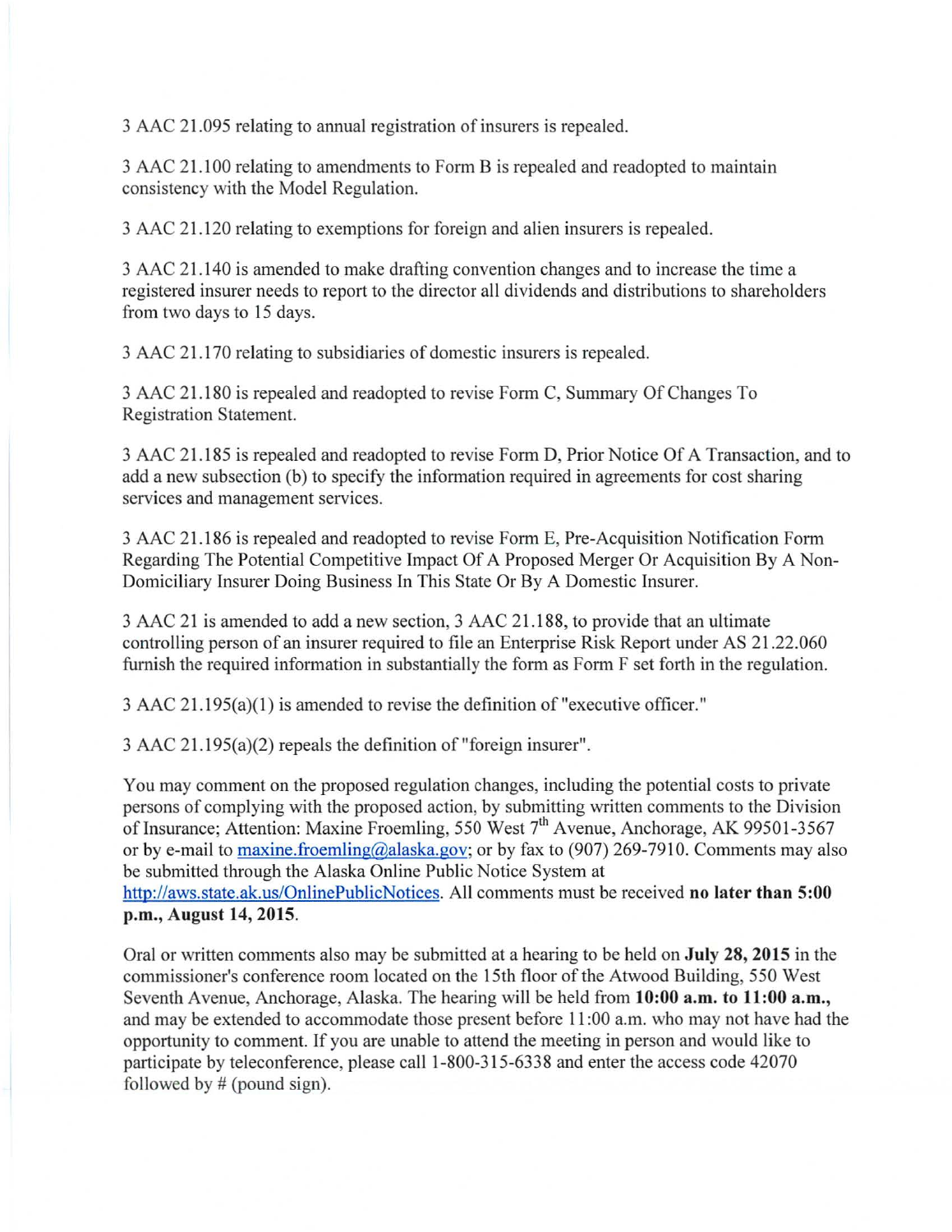You may submit written questions relevant to the proposed action to Chip Wagoner, Regulations Specialist II, Division of Insurance, P.O. Box 110805, Juneau, AK 99811-0805 or by e-mail to chip.wagoner@alaska.gov. **The questions must be received at least 10 days before the end of the public comment period.** The division will aggregate its response to substantially similar questions and make the questions and response available on the division's website at http://commerce.alaska.gov/dnn/ins/HearingsMeetingsandNotices.aspx or on the Alaska Online Public Notice System. The division may, but is not required to, answer written questions received after the 10-day cut-off date and before the end of the comment period.

If you are a person with a disability who needs a special accommodation in order to participate in the process, please contact Jennifer Romero at (907) 269-7900 or TDD (907) 465-5437 no later than **July 24, 2015** to ensure that any necessary accommodations can be provided.

For a copy of the proposed regulation changes, please go to http://commerce.alaska.gov/dnn/ins/HearingsMeetingsandNotices.aspx, or contact the Division of Insurance at (907) 269-7900 in Anchorage or (907) 465-2515 in Juneau.

After the public comment period ends, the Division of Insurance will either adopt these or other provisions dealing with the same subject, without further notice, or decide to take no action on them. The language of the final regulations may be different from that of the proposed regulations. YOU SHOULD COMMENT DURING THE TIME ALLOWED IF YOUR INTERESTS COULD BE AFFECTED. Written comments and questions received are public records and are subject to public inspection.

**Statutory Authority:** AS 21.06.090; AS 21.22.060; AS 21.22.065; AS 21.22.070; AS 21.22.110; AS 21.22.130; AS 21.22.200.

**Statutes Being Implemented, Interpreted, or Made Specific:** AS 21.22.010 - AS 21.22.200. **Fiscal Information:** This action is not expected to require an increased appropriation.

DATE: June  $15^{12}$  2015.

Lori Wing-Heier Director of Insurance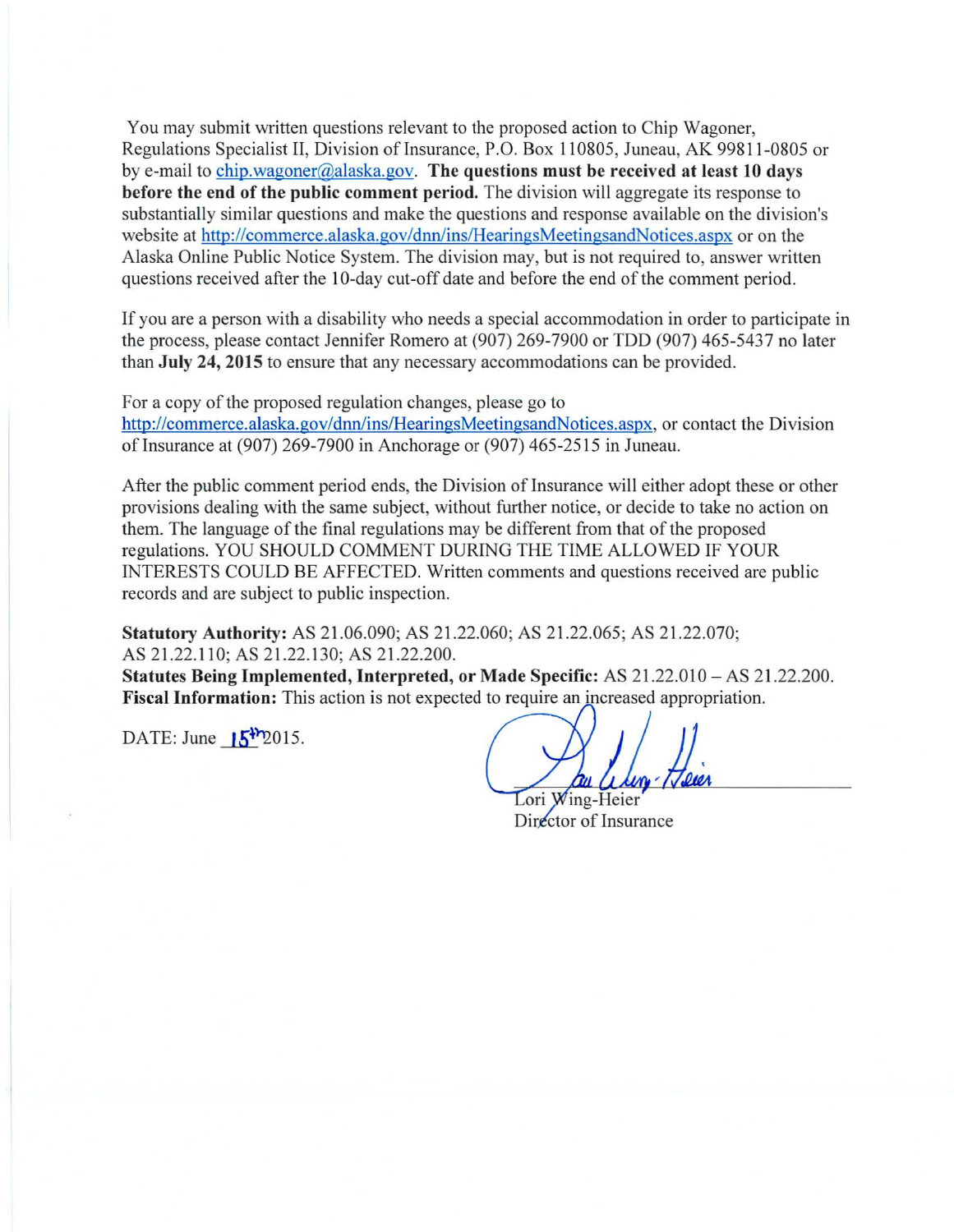#### INSURANCE HOLDING COMPANY SYSTEMS ADDITIONAL REGULATIONS NOTICE INFORMATION (AS 44.62.190(d))

- 1. Adopting agency: Division of Insurance, Department of Commerce, Community, and Economic Development
- 2. General subject of regulation: Regulations implementing SB 107 passed during the first session of the  $29<sup>th</sup>$  Legislature and incorporating changes to the National Association of Insurance Commissioners Model Regulation (MDL 450) and making additional changes relating to improving conformity with the model, complying with drafting conventions, repealing obsolete regulations, and improving clarity.

3. Citation ofregulation (may be grouped): 3 AAC 21.010 -3 AAC 21.195

4. Department of Law file number, if any: \_\_\_\_\_\_\_\_\_\_\_\_\_\_\_\_\_\_ \_

### 5. Reason for the proposed action:

- () Compliance with federal law or action (identify):  $\frac{1}{\frac{1}{2} \cdot \frac{1}{2} \cdot \frac{1}{2} \cdot \frac{1}{2} \cdot \frac{1}{2} \cdot \frac{1}{2} \cdot \frac{1}{2} \cdot \frac{1}{2} \cdot \frac{1}{2} \cdot \frac{1}{2} \cdot \frac{1}{2} \cdot \frac{1}{2} \cdot \frac{1}{2} \cdot \frac{1}{2} \cdot \frac{1}{2} \cdot \frac{1}{2} \cdot \frac{1}{2} \cdot \frac{1}{2} \cdot$
- ( ) Compliance with new or changed state statute
- () Compliance with Federal or state court decision (identify)  $\Box$
- ( ) Development of program standards
- ( x) Other (identify): Updating regulation consistent with NAIC model regulation (MDL 450

## 6. Appropriation/Allocation: \_\_\_\_\_\_\_\_\_\_\_\_\_\_\_\_\_\_\_\_\_\_\_ \_

7. Estimated annual costs in the aggregate to comply with the proposed action to: Private Persons: The regulations provide additional tools for the division to oversee the solvency of insurers and their ability to pay consumers' claims by requiring additional reporting including more detailed information on agreements for cost sharing services and management services; an annual enterprise risk report, third party background checks for the identity of those completing a. biographical affidavit as part of a Form A filing; three-year financial projections of insurers filing a Form A; and a personal financial statement for individuals who are ultimate controlling persons. The division does not have access to the information needed to determine estimated costs, however, the additional reporting requirements costs are not expected to be of significance in the insurance holding company systems' overall reporting requirements to the division.

Other State Agencies: None are anticipated. Municipalities: Nome are anticipated.

8. Cost of implementation to the state agency and available funding (in thousands of dollars):

|                       | <b>Initial Year</b> | Subsequent |
|-----------------------|---------------------|------------|
|                       | FY.<br>16           | Years      |
| <b>Operating Cost</b> |                     |            |
| Capital Cost          |                     |            |